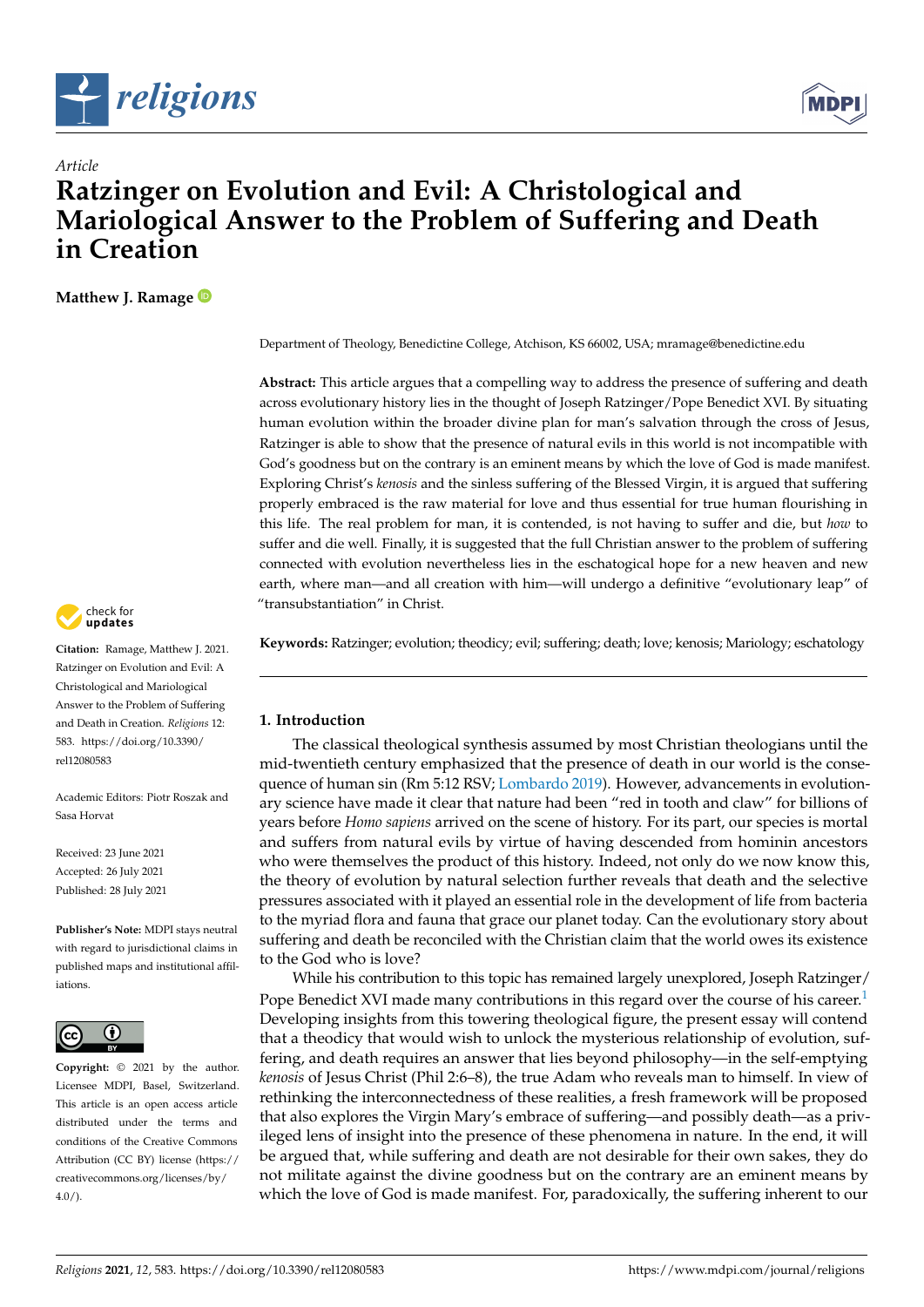world's evolutionary dynamic is precisely what conforms creatures to the cross of Jesus Christ, allowing man to share in the divine life and for all of creation to be renewed on the Last Day.

## **2. Putting the Last Adam First: Suffering and Death in the Light of Christ Crucified**

<span id="page-1-0"></span>Throughout his corpus, Ratzinger variously refers to Jesus as the "last man", "second Adam", "definitive Adam", and even "Counter-Adam" [\(Ratzinger](#page-11-2) [1957,](#page-11-2) p. 6; [de Ga](#page-11-3)ál [2019,](#page-11-3) p. 98).<sup>[2](#page-11-4)</sup> However, his most extensive systematic treatment of the relationship between Adam and Christ can be found in a section of *Introduction to Christianity* dedicated specifically to "Christ, the Last Man." Here, Ratzinger teaches that to confess Jesus of Nazareth as the only begotten Son of God is to recognize him as the exemplary man, which in his view is "probably the best way to translate accurately the . . . Pauline concept of the 'last Adam'" [\(Ratzinger](#page-12-0) [1990,](#page-12-0) p. 234). As he says elsewhere, Christ is the "index for how 'person' must be understood in the first place" and that in Christ "the truth about what is meant by the riddle named 'man' . . . first becomes fully evident" [\(Ratzinger](#page-12-1) [2011b,](#page-12-1) p. 192). Winsomely summarizing this view, Ratzinger elsewhere relates: "From the standpoint of Christian faith one may say that for *history* God stands at the end, while for *being* he stands at the beginning" [\(Ratzinger](#page-12-0) [1990,](#page-12-0) p. 242).

What, precisely, does Ratzinger mean in calling Christ the archetypal or "final" human being? As the definitive man, Jesus is "pure relation", the one who empties himself in a complete gift to others. That is to say, "the decisive feature [*Gestalt*] in the figure of Jesus" is that he "oversteps the bounds of [his] individuality" by being "the completely open man in whom the dividing walls of existence are torn down, who is entirely 'transition' (Pasch)" [\(Ratzinger](#page-12-0) [1990,](#page-12-0) pp. 234, 236, 239–40). According to Ratzinger, this dynamism is captured perfectly in the notion of *exodus*, which he describes as "the definitive fundamental law of revelation and at the same time the fundamental law of the spirit", adding that "[t]he Paschal way of the cross, the breaking down of all earthly assurances and their false satisfactions, is man's true homecoming" [\(Ratzinger](#page-12-2) [2011a,](#page-12-2) p. 161).

To draw out this point, Ratzinger reminds us of Pilate's infamous words in Jn 19:5: *Ecce homo*! The irony of the procurator's unwitting prophetic utterance is that, when we behold the crucified and risen Christ, we are beholding the perfection of man himself:

The question "what is man?" does not find its answer in a theory, but rather the answer lies in the following of Jesus Christ, in living the project [of God] with him. In the steps of this path—and only in this way—can we learn with him day after day, *in the patience of life and pain*, what it means to be man and thereby become men. [\(Ratzinger](#page-12-3) [2009,](#page-12-3) p. 72, my translation)

The Letter to the Hebrews captures this same point from John's gospel when it tells us that Jesus was "made perfect" only after he "learned obedience through what he suffered" (Heb 5:8–9 RSV). Putting these teachings together, we may therefore say that *to be human is to be like Christ, and therefore to attain perfection through suffering*. That is to say, the connection between the nature and perfection of man and the nature and perfection of Christ is so tight that, for Ratzinger, Christology *is* anthropology [\(Ratzinger](#page-12-4) [1969,](#page-12-4) pp. 118–19).

#### **3. The Cause(s) of Suffering and Death in the Natural World**

Ratzinger's emphasis on Jesus as the exemplary man goes hand in hand with his view that the root rationale for human suffering and death is something other than sin: Namely, that these trials play an indispensable role in conforming our lives with that of Christ crucified and risen. That is to say, for Ratzinger, the structure of creation and of our finite creaturely existence within it is and was always intended to be *cruciform* (cross-shaped) or *paschal* (structured according to the pattern of Christ's suffering, death, and resurrection). To affirm that creation has a paschal structure is to take Christ's incarnation as the key to interpreting reality, to rejoice in God having modeled creation after the Paschal Mystery, with all the suffering and consequent glory that it entails. For, if Christ is the *logos* who bears the meaning of creation and man within himself (Col 1:15–16), and if the key to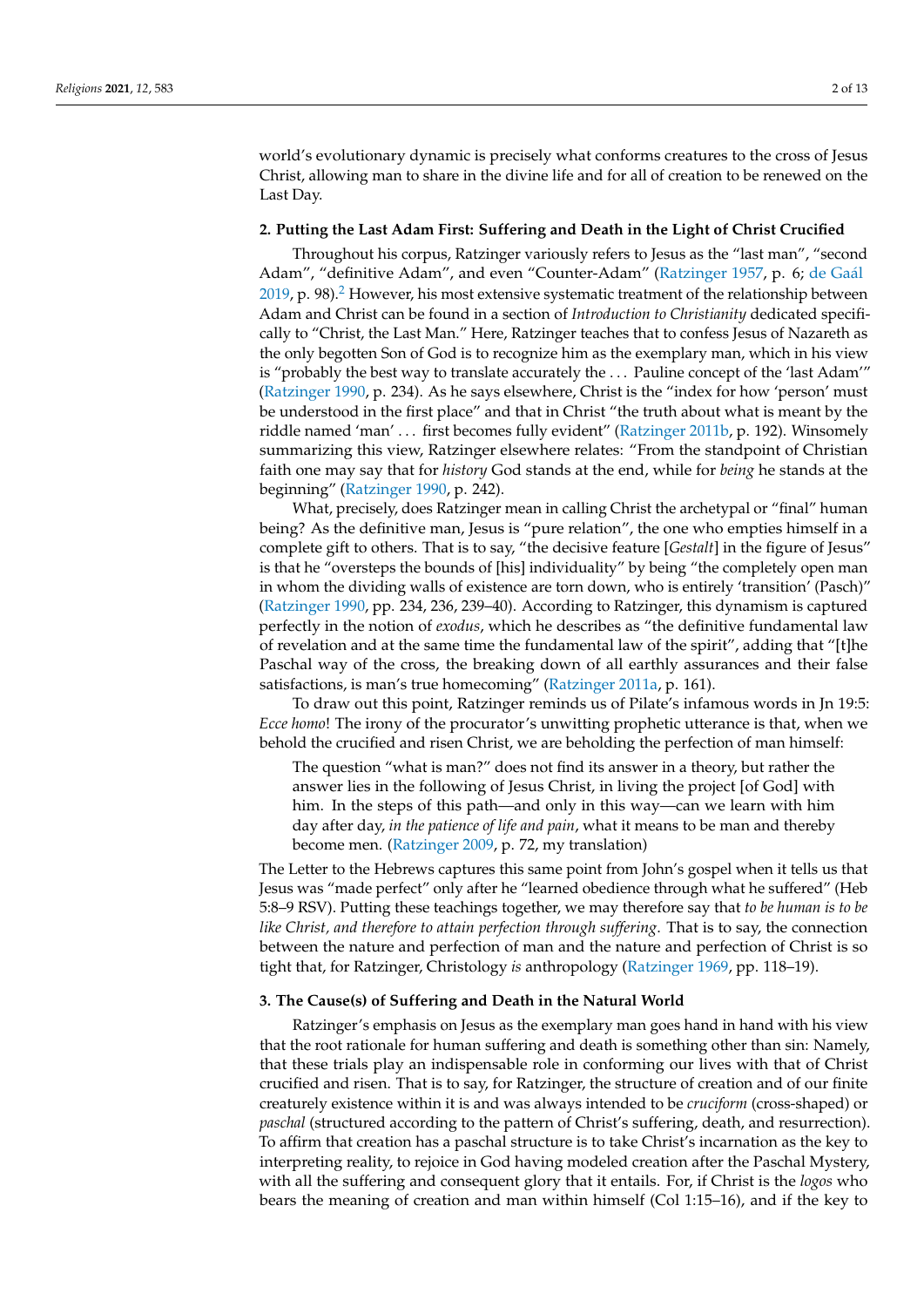understanding the person and mission of Jesus is his paschal mystery (cf. Lk 24:26), it stands to reason that the experience of redemptive suffering that characterized the Final Adam's entire earthly existence is at the heart of the human vocation as such.

In his 1985 Carinthian lectures, Ratzinger read Jesus's words in Jn 12:24 as teaching that not just man but the entire cosmos has a kenotic or paschal structure: "Truly, truly, I say to you, unless a grain of wheat falls into the earth and dies, it remains alone; but if it dies, it bears much fruit." Ratzinger understands this dynamic to be a fundamental law of creation, whereby the suffering and death of organisms ultimately makes possible the rebirth and flourishing of life: "[T]he paschal mystery, the mystery of the dying grain of wheat appears before us already among the ideas of creation. Man must become with Christ a grain of dead wheat, to truly rise again and truly be lifted up, to truly be himself. Only then does he attain his real goal" [\(Ratzinger](#page-12-3) [2009,](#page-12-3) p. 63, my translation; [Sanz](#page-12-5) [2014\)](#page-12-5).

<span id="page-2-0"></span>This cosmic vision traces all the way back to Ratzinger's time in the academy. Indeed, Professor Ratzinger's lecture notes—while early and unpublished—contain his most strongly worded statements to the effect that the world itself has a cruciform shape. Specifically, Ratzinger's teachings from his 1964 course on the doctrine of creation (*Schöpfungslehre*) illustrate this conviction. Noting that the fate of death is not a special destiny of sinful man, Ratzinger here remarks that "the whole creation bears the stamp (*Prägeform*) of the mystery of death" [\(Ratzinger](#page-12-6) [1964,](#page-12-6) p. 211, my translation; [Sanz](#page-12-5) [2014\)](#page-12-5).<sup>[3](#page-11-5)</sup> Later in the course, Ratzinger teaches that suffering and death are the "foundational principles (*Grundprinzipien*) upon which the whole interplay of the world is built" and "are not peripheral, but belong to the structuring principles (*Bauprinzipien*) of the world." Ratzinger sees suffering as so important, in fact, that he makes this bold claim: "Whoever wanted to take that away would dissolve the world as such" [\(Ratzinger](#page-12-6) [1964,](#page-12-6) p. 215). In the end, Professor Ratzinger thus concludes that all the evidence we have at our disposal today "makes it impossible to uphold the said teaching (i.e., the connection between death and original sin) *in the usual way*" [\(Ratzinger](#page-12-6) [1964,](#page-12-6) p. 215).[4](#page-11-6)

<span id="page-2-1"></span>All this being said, Ratzinger does not pretend that his *aggiornamento* of the Christian tradition constitutes a definitive theodicy that resolves the problem of evil associated with life's evolutionary history. Indeed, even with an understanding that the very fabric of the cosmos is paschal, this theological giant still considers the "law of brutality" or the "riddle of the terrible element in nature" to be "one of the great riddles of creation" [\(Ratzinger](#page-12-7) [2002,](#page-12-7) p. 79). At a conference on faith and evolution, Pope Benedict expanded upon this point:

Despite the rationality that exists, we can observe a component of terror, which cannot be further analyzed philosophically. Here philosophy calls for something more, and faith shows us the Logos, who is creative reason and who incredibly at the same time was able to become flesh, to die and to rise again. With that, a completely different face of the Logos is manifested from what we can manage to glimpse on the basis of a groping reconstruction of the fundamental reasons for nature. [\(Benedict XVI](#page-11-7) [2008a,](#page-11-7) pp. 115–16)

This passage is noteworthy for our purposes; for, while not employing the precise word, the then-pontiff suggests that the fundamental structure of the universe—its rational nature—is at the same time a paschal one. Because Christians profess the Trinitarian mystery that love and reason together structure reality and that the dying grain will ultimately rise, we also believe that none of the terrible suffering and death in the created world is ultimately a waste. Ratzinger's approach invites us to see these trials less along the lines of absolute evils and more as variations upon a musical theme—as temporary dissonance or minor chords that contribute to the overall beauty of God's perfect symphony.

#### **4. Two Reasons We Suffer**

While Ratzinger the academic sees suffering and death as constitutive experiences of the graced condition of human nature in which we were created, it is perhaps even more telling that Benedict XVI continued to write along these lines throughout his tenure as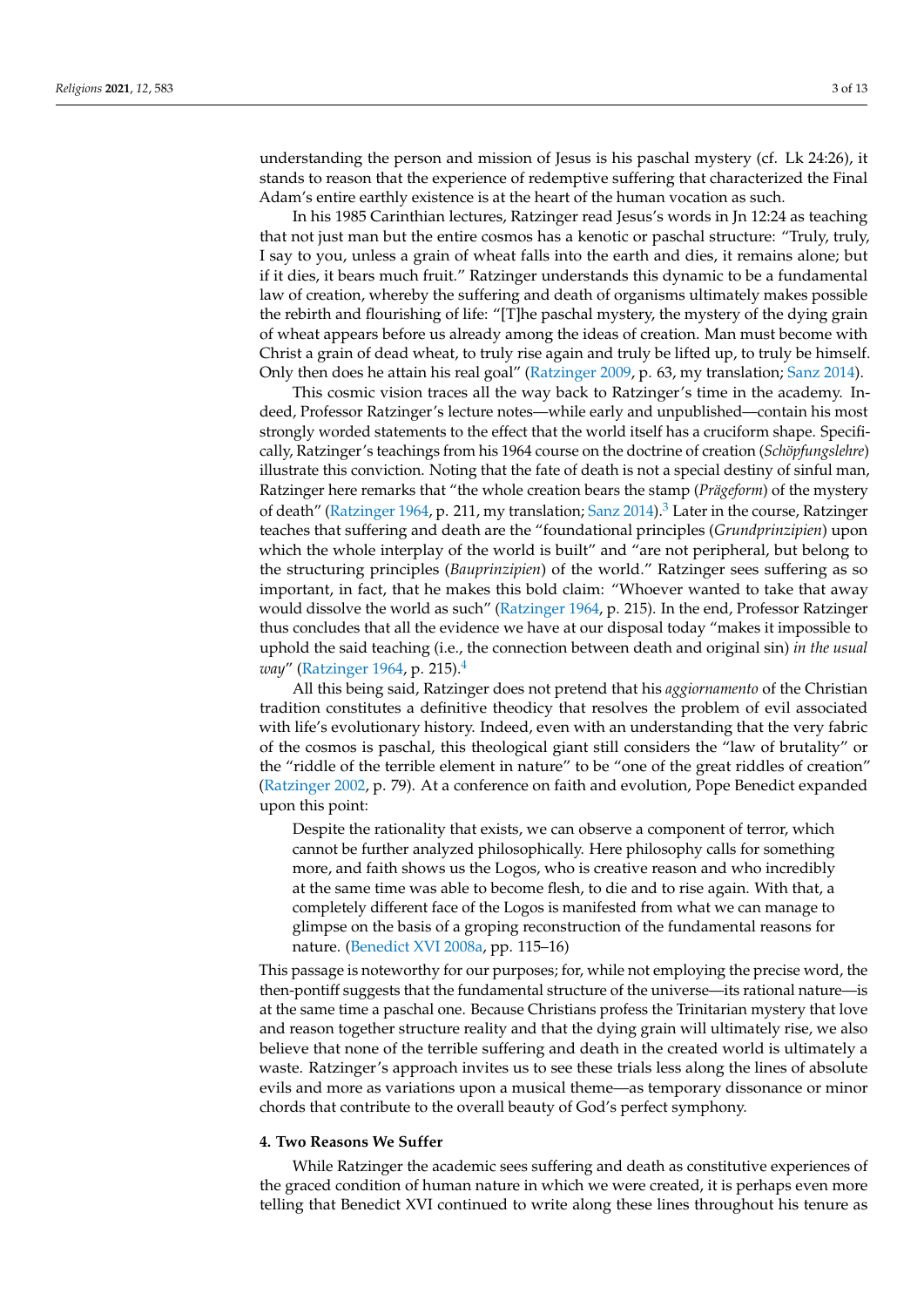Supreme Pontiff. In his encyclical *Spe Salvi*, Benedict thus distinguishes two reasons that suffering is present as part of human existence. On the one hand, it stems "partly from the mass of sin which has accumulated over the course of history." This evil trajectory, he adds, "continues to grow unabated today", a problem that "none of us is capable of eliminating." On the other hand, "Suffering stems partly from our finitude" that none of us is able to "shake off" [\(Benedict XVI](#page-11-8) [2007c,](#page-11-8) para. 36). In other words, a certain pain inevitably results from being an imperfect creature modeled after the image of the Triune God and called to divinization while not yet having achieved it.

Although suffering is inevitable in this vale of tears, believers look forward to that state in which God will wipe away every tear from our eyes, and death shall be no more (Rv 21:4). In *Spe Salvi*, we thus find Benedict acknowledging that, despite the fact that man does not want to die, "neither do we want to continue living indefinitely, nor was the earth created with that in view" [\(Benedict XVI](#page-11-8) [2007c,](#page-11-8) para. 11). Indeed, in the then-pontiff's existential analysis of the human condition, "To continue living forever—endlessly—appears more like a curse than a gift" and "more of a burden than a blessing", as it would be "monotonous and ultimately unbearable" [\(Benedict XVI](#page-11-8) [2007c,](#page-11-8) para. 10). To this, Benedict adds that another reason we would not wish to live forever in this sphere of existence has to do with bearing the burden of sin. Citing the homily St. Ambrose delivered for his brother's funeral, Benedict speaks of death as a mercy for man in his wretched state, a way of limiting the evils that can be inflicted upon him and, most importantly, a means to our salvation [\(Benedict XVI](#page-11-8) [2007c,](#page-11-8) para. 10). In the end, Benedict teaches that all of us—sinless or not—eventually have to undergo a miraculous and merciful transformation at the end of our earthly life before we can see God face to face and at last know fully what we now know only in part (cf. 1 Cor 13:12).

## **5. There Can Be No Love without Suffering**

Not only does Ratzinger consider suffering integral to our created universe, but a remarkable feature of his approach is that he goes so far as to insist that suffering and death are necessary for human flourishing in the world here below. So strongly does he hold this conviction that Professor Ratzinger said that one who has never endured suffering is not truly a person: "[A] person without suffering in the world in which we live would be a monster and impossible . . . Suffering and death are essential (*wesentlich*) to the structure of things" [\(Ratzinger](#page-12-6) [1964,](#page-12-6) p. 215). Along these lines, Ratzinger would later add in *Eschatology*: "Of course, suffering can and should be reduced... But the will to do away with it completely would mean a ban on love and therewith the abolition of man [\(Ratzinger](#page-12-8) [1988,](#page-12-8) p. 103). In his interview *God and the World*, Cardinal Ratzinger spoke similarly while emphasizing the positive role that suffering plays in making us "more human":

Pain is part of being human. Anyone who really wanted to get rid of suffering would have to get rid of love before anything else, because there can be no love [*Liebe*] without suffering [*Leiden*], because it always demands an element of selfsacrifice, because, given temperamental differences and the drama of situations, it will always bring with it renunciation and pain.

When we know that the way of love—this exodus, this going out of oneself—is the true way by which man becomes human, then we also understand that suffering is the process through which we mature. Anyone who has inwardly accepted suffering becomes more mature and understanding of others, becomes more human. Anyone who has consistently avoided suffering does not understand other people; he becomes hard and selfish. [\(Ratzinger](#page-12-7) [2002,](#page-12-7) p. 322)

It turns out, then, that in Ratzinger's view, "suffering is the inner side of love", and it is only in learning how to suffer well that each of us is "reshaped" [\(Ratzinger](#page-12-7) [2002,](#page-12-7) p. 323).

If Ratzinger is correct about the relationship of suffering and love, this sheds important insight into God's will to create life by means of evolutionary processes. For, if man is to be truly conformed to the image of the crucified and risen Christ, we too must give ourselves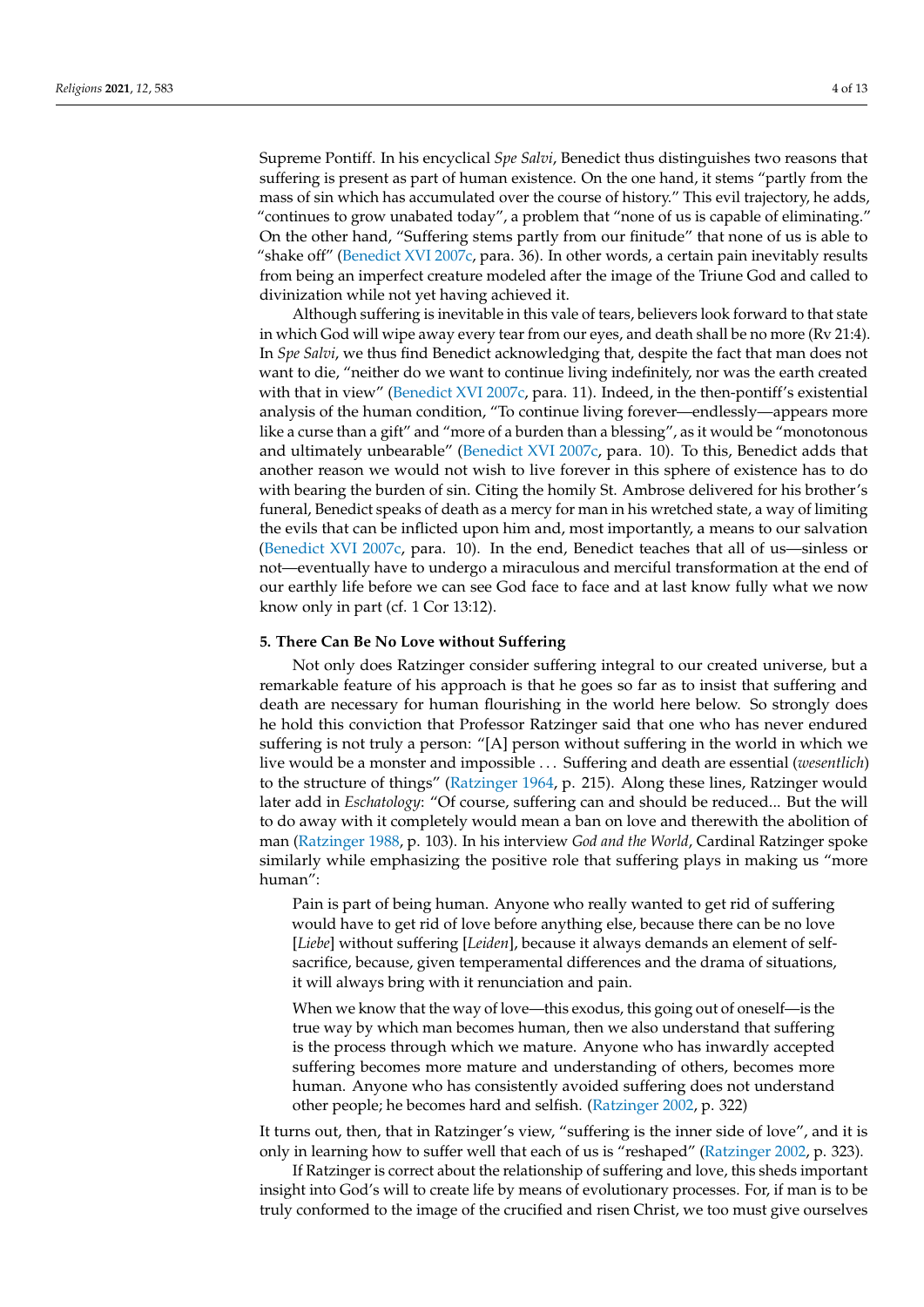away in a sincere gift of self through suffering and death. As the above citations reveal, this appears to be the case not merely because of sin but rather because of the finite nature of our existence and the paschal shape of the world that serves as a means to conform us to Jesus Christ. Further, if it conforms us to the True Adam, our suffering enables us to do something even further: To share in the life of the Trinity itself.

Pope Benedict eloquently spoke to this point in a conversation with a group of Italian clergies. After affirming that humans are "truly the reflection of creative reason", he explains that our conformity to the Creator's inner life has much to do with how we lovingly bear suffering:

[I]n suffering there is also a profound meaning, and only if we can give meaning to pain and suffering can our life mature. I would say, above all, that there can be no love without suffering [*non è possibile l'amore senza il dolore*], because love always implies renouncement of myself, letting myself go and accepting the other in his otherness; it implies a gift of myself and therefore, emerging from myself . . . *The inseparability of love and suffering, of love and God*, are elements that must enter into the modern conscience to help us live. [\(Benedict XVI](#page-11-9) [2007b\)](#page-11-9)

As we see here, the reason that Benedict considers suffering and death so essential to our experience in the natural world is that our ultimate fulfillment—*theosis*–is only attainable by means of suffering *kenosis*. Moreover, these comments suggest that he views suffering—like all things in this world—as somehow a reflection of the inner life of God himself.

To this point, in his encyclical *Deus Caritas Est*, Benedict goes so far as to affirm that *eros* (yearning, need-based, suffering love) may be ascribed to God in an analogical sense [\(Benedict XVI](#page-11-10) [2006a,](#page-11-10) para. 3–10). As creatures made in the likeness of the one true and compassionate God, Ratzinger says that we humans too are "beings of word and of love, beings moving toward Another, oriented to giving themselves to the Other and only truly receiving themselves back in real self-giving" [\(Ratzinger](#page-12-9) [1995,](#page-12-9) pp. 47–48). As creatures made in the image of the God who "suffers with" us, Ratzinger views the ineluctability of suffering in this life as a reality that flows from the "logic of self-giving", which is grounded in the inner life of the Trinity and "written into creation and into the hearts of men" [\(Ratzinger](#page-12-10) [2013,](#page-12-10) p. 82; [Benedict XVI](#page-11-11) [2007a,](#page-11-11) p. 87).

Benedict's thought on the relationship of suffering and love is especially poignant when he explicitly casts our experience of suffering in a Christological light. At a General Audience we hear him saying: "The Cross reminds us that there is no true love without suffering, there is no gift of life without pain" [\(Benedict XVI](#page-11-12) [2008b\)](#page-11-12). In other words, "The world in which we stand is marked by suffering and can grant joy only through the Passion . . . [T]he grief of death itself carries the final, true joy of man [\(Ratzinger](#page-12-6) [1964,](#page-12-6) p. 211). Given this view, it will come as no surprise that Professor Ratzinger called the suggestion that sinless man would have gently and painlessly fallen asleep at the end of his life "no solution" to the problem of death [\(Ratzinger](#page-12-6) [1964,](#page-12-6) p. 209).

In his encyclical *Spe Salvi*, Benedict adds that, while we can try to limit suffering, we cannot eliminate it entirely. If we do make this our goal, he continues, "we drift into a life of emptiness, in which there may be almost no pain, but the dark sensation of meaninglessness and abandonment is all the greater." Offering some sage pastoral advice, he concludes, "It is not by sidestepping or fleeing from suffering that we are healed, but rather by our capacity for accepting it, maturing through it and finding meaning through union with Christ, who suffered with infinite love." In sum, Benedict teaches that, "if we embrace our pain in closeness with Jesus Christ and his *kenosis*, then our suffering "without ceasing to be suffering becomes, despite everything, a hymn of praise [\(Benedict XVI](#page-11-8) [2007c;](#page-11-8) [Ramage](#page-11-13) [2020a,](#page-11-13) pp. 112–19).

#### **6. Suffering, the Raw Material for Love**

To drive home Benedict's thought on the relationship of suffering and love, I would now like to connect it with some complementary reflections from Bethany Sollereder, a BioLogos author and researcher at the University of Oxford who specializes in evolution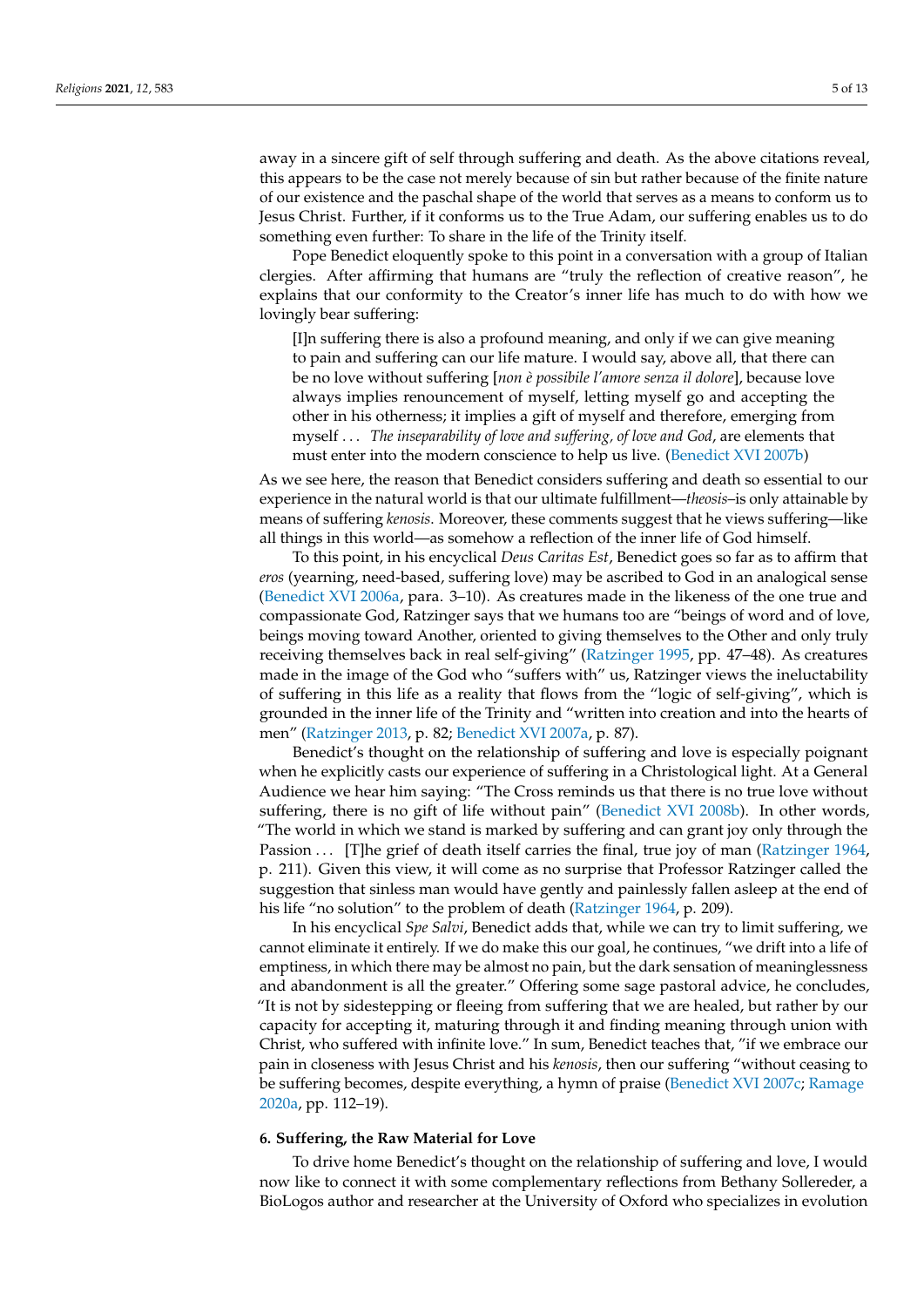and the problem of suffering. Drawing the same conclusion independently of Ratzinger, Sollereder argues that the mass of suffering and death that has littered evolutionary history does not constitute an argument against the goodness of God but on the contrary bespeaks his loving plan for man's sanctification. Echoing Andrew Elphinstone, Sollereder argues that "the present primacy of pain and unrest in the world is part of the raw material of the ultimate primacy of love" [\(Sollereder](#page-12-11) [2014,](#page-12-11) p. 24; [Elphinstone](#page-11-14) [1976\)](#page-11-14). Expounding this claim at greater length, Sollereder writes:

By going through the process of pain, love opens up a new option of finding healing, and turning the pain from the agent of evil to the use of good . . . [Pain] is the key to understanding our high calling of love. When we are in pain, more than any other moment, our passions are invoked and shaped. When our pain leads us to violence, hate, or revenge, our desires turn to evil. If instead, in the moment of pain, we choose to forgive, the power of pain is broken, it is not passed on in aggression or turned upon the self in shame. Forgiveness is the ultimate defeat of evil and freedom from it. While we may still be in pain, we may also find joy in the transformation of love". [\(Sollereder](#page-12-11) [2014,](#page-12-11) pp. 24–25)

Developing a helpful analogy that captures Benedict's teachings from another angle, Sollereder argues that the many shades of pain in our world are much like the raw ingredients of a good beer or loaf of bread. These sources of nourishment are not found in nature, and thus it takes human culture and industry to produce them. More to the point, the sweetness we find in them is the product of ingredients that are of their own accord bitter and distasteful to us. Rich beer is made from bitter hops. Savory bread requires sharp salt and foul-smelling yeast. More fundamentally still (and with Eucharistic associations), bread comes from grain that is *ground*, oil from olives *pressed*, and wine from grapes that allow themselves to be *crushed*. In the same way, suffering and pain of all kinds are the raw ingredients of a rich and holy life. Though certainly not desirable in themselves, the experience of being "ground" and crushed" is the means by which God mysteriously transforms us into something altogether new and glorious. As Josetxo Beriain writes, death is "a major contributor to the evolutionary enhancement of life, and thereby it becomes a significant part of the aggregate 'gift of life' that all particular lives" [\(Beriain](#page-11-15) [2020,](#page-11-15) p. 684).

Sollereder contends that this analysis applies to the violence we observe in nature as a whole—what we have seen Benedict call the "law of brutality" that is one of the "great riddles of creation." Contemplating the apparent gratuity of pain and waste throughout the natural world across evolutionary history, Sollereder draws a parallel between the process of a person's spiritual transformation and that of the physical formation of the cosmos. The conversion of a man to the state of being fully alive—that is, becoming ever more conformed to the image of Christ crucified—is a "cataclysmic" process analogous to the manner in which volcanoes, earthquakes, and meteorites shape our universe's development. Though destructive in one order, these forces are eminently creative in another. Volcanoes destroy life, for example, but in doing so they make possible great new things like wine. Pruning a vine increases its quality and quantity of its yield. The death and decay of organic matter gives life to bacteria and plants. Supernovae result in the destruction of stars but the creation of elements.

In light of the new understanding of the natural world that we have thanks to evolutionary science, Sollereder thus proposes that we update our narrative of human origins in the following way that has many points of affinity with Benedict's approach:

[I]n place of a perfect couple in a pleasant garden, our nonhuman ancestors were engaged in a long struggle for survival. They moved sharply in response to pain, they were protective of their own and aggressive toward perceived threats ... They had skill, strength, intelligence, even altruism, but not love. Love is a uniquely human attribute—or perhaps we should say it is a divine attribute, imparted to humanity—that transcends the evolutionary process and shapes us into hybrids of earthly and heavenly forms. Somewhere along the evolutionary process, nascent humanity acquired the ability to exercise a moral will over our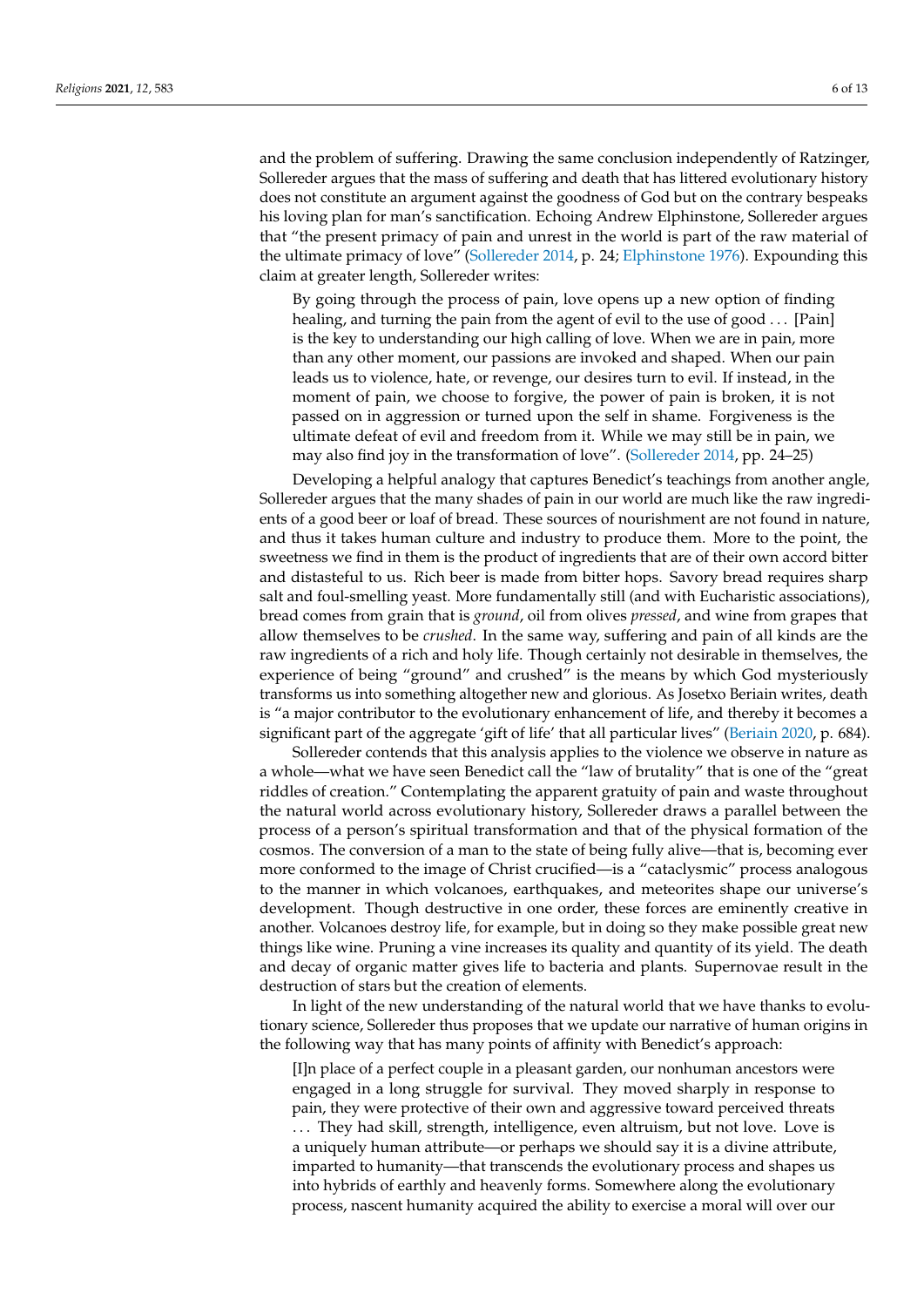innate desires, and with that came the capacity both to sin and to receive divine love and make it our own. [\(Sollereder](#page-12-11) [2014,](#page-12-11) pp. 22–23)

Building on this analysis, Sollereder sees the experience of suffering and death indeed, even the tempestuous emotions that we inherited from our evolutionary ancestors as "the raw ingredients of love, awaiting 'divine alchemy'" [\(Sollereder](#page-12-11) [2014,](#page-12-11) p. 22). This leads her to a conclusion that is very close to that which Benedict draws: "We therefore cannot object to God's goodness when we see around us a world of violence. This is the means to produce love" [\(Sollereder](#page-12-11) [2014,](#page-12-11) p. 23). This perspective just may allow us to see how evolutionary theory works not *against* but *with* the Christian understanding of divine goodness, as Sollereder explains well:

In light of evolution, the existence of violence and hatred in the world appears not as an insoluble theological riddle but the outcome of a long and necessary process that is still in development. The bitter raw products of evolution are slowly being brought to transcend evolution itself. We are, through the painful process of forgiveness, being transformed into the image and likeness of Christ. [\(Sollereder](#page-12-11) [2014,](#page-12-11) p. 25)

Benedict's successor writes along the same lines as he and Sollereder. Creating a world that unfolds through evolution, Pope Francis remarks that nature is such that "many of the things we think of as evils, dangers or sources of suffering, are in reality part of the pains of childbirth which he uses to draw us into the act of cooperation with the Creator" [\(Francis](#page-11-16) [2015,](#page-11-16) para. 80).

Yet, as Ratzinger taught for decades, the reality of this dynamic we have been exploring is not something that can be proven in a deductive manner or whose truth would be evident to anyone who has not first lived it. For the emeritus pontiff, rather, the beauty of many things in life—from a work of art to a human person we encounter, to the experience of suffering, to the divine revelation of God himself—comes only through the *laboratory of life* by engaging in what he terms "the experiment of faith." To adapt an image deployed by Benedict himself: While a Gothic cathedral's stained-glass windows appear dark and dreary on the outside, seeing the same work form the inside reveals a resplendent beauty with the capacity to draw man upward toward the infinite—provided we are willing to enter into its domain.

Perhaps nowhere is this expressed more eloquently than in the following words of Ratzinger's dear friend Hans Urs von Balthasar: "In order to experience its form, a person must become interior to the work, must enter into its spell and radiant space, must attain to the state in which alone the work becomes manifest in its being-in-itself" [\(Von Balthasar](#page-12-12) [1983,](#page-12-12) p. 619). So, it is with the good world that God made. If we wish to experience the truth and beauty of God's work in creation through redemptive suffering, we ourselves must "become interior" to it by aligning our entire being with its cruciform, paschal structure.

## **7. Sinless Yet Sorrowful: The Blessed Virgin and the Problem of How to Suffer Well**

Having reflected on Benedict's conviction regarding the reciprocity of love and suffering and the crucial role of the latter in our universe, we are in a position to catch a glimpse of how this cruciform existence might have been lived out in a sinless world. This exploration will further reveal that suffering is not contrary to God's goodness but on the contrary is present in the world in order to reveal it by conforming us to the image of Christ.

As Christians know well, the cross of Christ reveals that virtuous suffering—and even death—can coexist with sinlessness. Jesus's earthly life gives us the perfect picture of what suffering before the Fall would have looked like. While it still would not have been a desirable experience for its own sake, suffering nevertheless would have been the occasion for a synergy of wills in which man handed himself over to God, saying, "Not my will, but thine be done!" (Lk 22:42).

That said, Christ was not the only individual to live a sinless earthly life. Importantly, Ratzinger's corpus includes material devoted to unfolding what sinless suffering would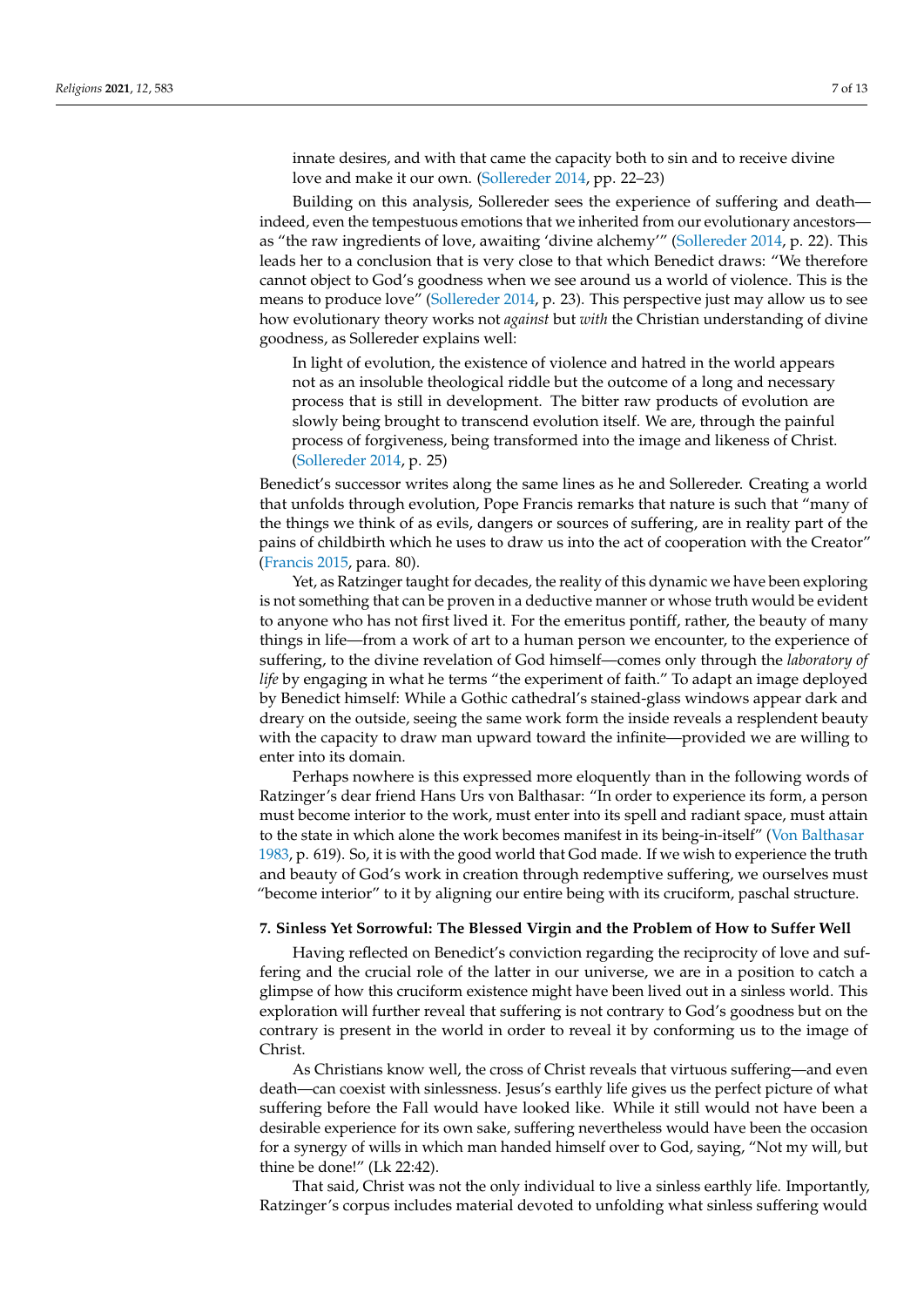have looked like in the life of a mere creature: That is, in the sorrows of the Immaculate Conception. In what follows, then, we will consider what Ratzinger has to say about the Blessed Virgin Mary's embrace of suffering—and possibly death—and how this may serve as a privileged lens into the origin of these realities and a guide to help us face them in a more Christ-like manner in our own lives.

It is no surprise that a Catholic theologian like Ratzinger holds that Mary experienced a great deal of suffering and sorrow over the course of her earthly life. After all, one of her titles is "Our Sorrowful Mother", and indeed Simeon prophesied to her at Jesus's presentation that a "sword will pierce through your own soul" (Lk 2:35). Because of this, the fact that suffering and sinlessness coexisted in the earthly life of Mary is so clear as to appear trivial.

What is not so obvious to many today, however, is something else that Ratzinger holds regarding the Blessed Virgin. While many believers today assume that Mary was taken to heaven without undergoing death, this is a relatively recent view that has never been taught by the Magisterium. Ratzinger, on the other hand, follows the ancient tradition that the Blessed Virgin died before her dormition. What I would now like to propose is that this dimension of Ratzinger's Mariology is an extension of his Christology that we have been examining. As such, it may be of added benefit in our quest to understand the relationship of sin, suffering, and death.

A number of Ratzinger's statements take for granted that suffering and death were essential features in the life of this creature who, while "certainly ... free from all sin", nevertheless "knows pain suffering, and death" and even "matured as Mother of God" in such a way that "her merits increased until her death" [\(Ratzinger](#page-11-2) [1957,](#page-11-2) pp. 47–48). Mary suffered and died on Ratzinger's view. Unlike the rest of us, though, she made the perfect choice when it came to *how she would respond to suffering and death* with the help of God's grace, that is, *receiving them as gifts that lead to greater conformity to Christ*. Ratzinger thus taught in his Mariology course that the Blessed Virgin's death was not merely a passive affair but the active bursting forth of love in a final grand *fiat*: "Mary's death is not the answer [*Antwort*] to sin, but the self-giving away of love, or the overwhelming power of love, which broke the outer shell and prepared the way for [its] true form [*Gestalt*]" [\(Ratzinger](#page-11-2) [1957,](#page-11-2) p. 51).

To better understand Ratzinger's thought on this matter, it is instructive to begin by pondering his words on the Assumption. In *Daughter Zion*, a book specifically dedicated to explaining the Catholic Church's key Marian beliefs, he teaches that this dogma is not concerned with the issue of whether Mary died but rather with the veneration of Mary who has "arrived at her goal *on the other side of death*." To this, he immediately adds a sacramental dimension, "In her, everything still resisting baptism (faith) has been conquered without remainder *through the death of her earthly life*" [\(Ratzinger](#page-12-13) [2005,](#page-12-13) p. 74). What is perhaps most telling about these texts is that Ratzinger takes it for granted that Mary died and does not even feel the need to argue for it.

After affirming the historical reality of Mary's assumption, Ratzinger considers the meaning of death, grace, and the immortality that the Blessed Virgin gained through her Assumption. Addressing what these mean from his characteristic existential perspective, Ratzinger replies:

Man is not immortal by his own power, but only in and through another, preliminarily, tentatively, fragmentarily, in children, in fame, but finally and truly only in and from the Entirely-Other, God. We are mortal due to the usurped autarchy of a determination to remain within ourselves, which proves to be a deception. *Death*, the impossibility of giving oneself a foothold, the collapse of autarchy, *is not merely a somatic* but a human phenomenon of all-embracing profundity. [\(Ratzinger](#page-12-13) [2005,](#page-12-13) pp. 78–79, emphasis added)

For Ratzinger, in other words, biological death is one thing, but *true* death is something we bring upon ourselves when we live our life as if we were self-sufficient. The reverse side of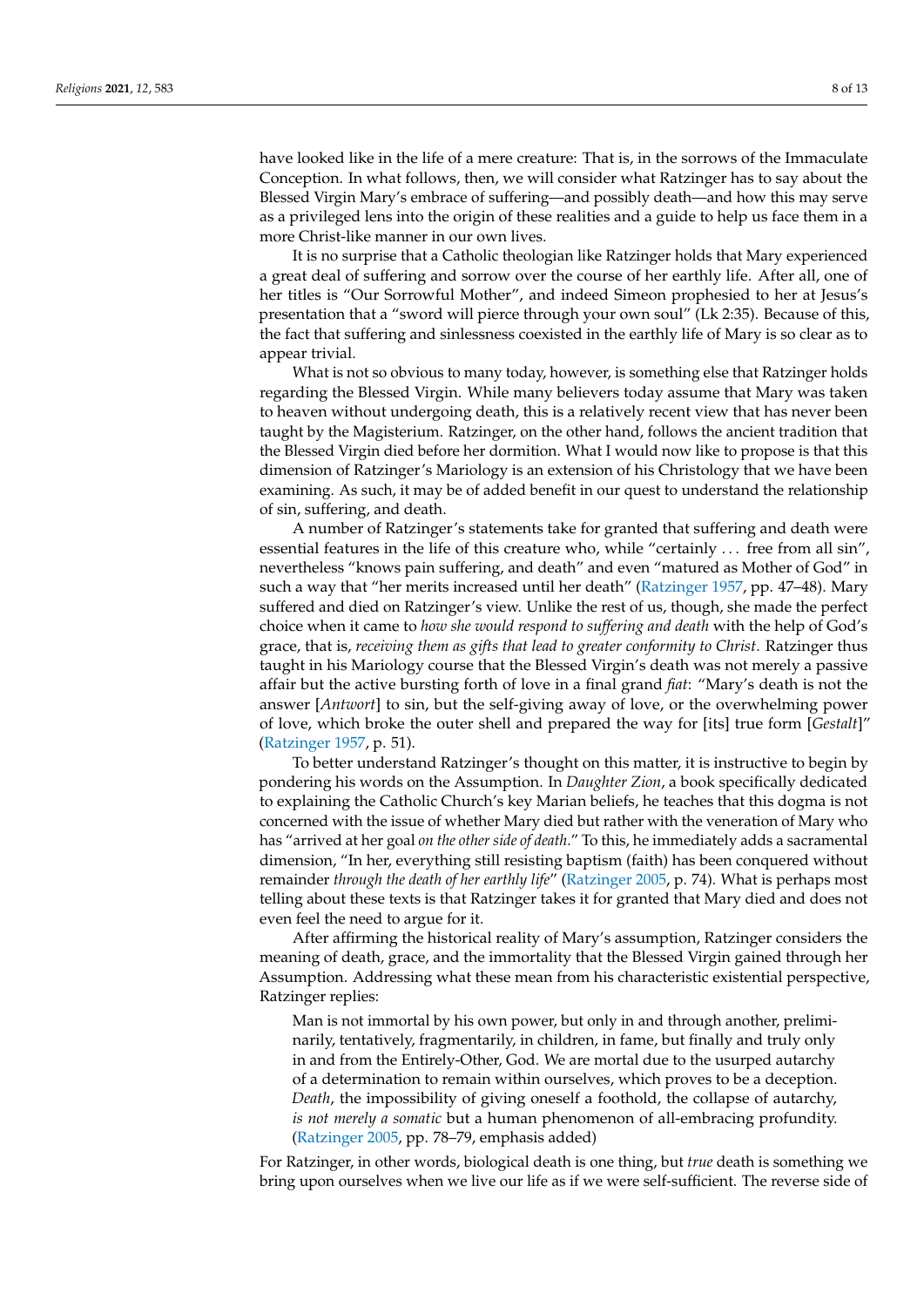this, the good news, is that this more important death can be conquered (as happened with Mary) even as we meet our bodily demise and shuffle off this mortal coil:

Nevertheless, where the innate propensity to autarchy is totally lacking, where there is the pure self-dispossession of the one who does not rely upon himself (=grace), *death is absent, even if the somatic end is present*. Instead, the whole human being enters salvation, because as a whole, undiminished, he stands eternally in God's life-giving memory that preserves him as himself in his *own* life. [\(Ratzinger](#page-12-13) [2005,](#page-12-13) p. 79, emphasis added)

In sum, the above texts strongly suggest that Ratzinger viewed Mary as having suffered and died like the rest of us, with the difference lying in her *response* to these trials. Because she was perfectly receptive to God's gift of suffering, Mary did not experience death as an evil to be dreaded—much less as evidence against God's goodness—but rather as the definitive path to conformity with her son.

## **8. The Main Problem Is Not Having to Suffer and Die, but How to Suffer and Die Well**

The above texts indicate that Ratzinger considers Mary to have died before being assumed into heaven. This, combined with the fact that he did not even feel the need to argue for this position, confirms Ratzinger's broader understanding that suffering and death are in the world not primarily because of sin but in order to conform us to the image of Jesus Christ. In light of the above discussion, we may now add that redemptive suffering and death also unite us to the New Eve, his blessed mother. I would now like to draw out some implications of Ratzinger's approach to the Blessed Mother's immaculate acceptance of suffering and death.

In light of Ratzinger's understanding of Mary combined with the integral role of suffering and death in the evolutionary design of the cosmos, it seems appropriate to conclude that mankind's ultimate problem is not suffering and physical death per se but rather our *resistance to accepting these crosses as our path to sanctification*. To put it in Ratzinger's personalist language, the ultimate problem is rather our *orientation towards* or *relationship with* these trials through which we all must pass—i.e., whether we play the victim, raging and rebelling against them, or rather whether we overcome them by receiving them as gifts. From this perspective, the grace lost by our forefathers was not something that would have prevented us from suffering and dying but rather that which *allows us to suffer and die well*—with Christ and like his Blessed Mother in a cruciform gift of self-abandonment to the Father's will.

Ratzinger's vision is one of a human race that has likely always experienced suffering of many kinds. However, as we have seen above, this would not have caused in Mary or our first parents the experience of misery, absurdity, and dread that the rest of us experience because of our inept response to trials. I find that C.S. Lewis captures this point well when he, like Ratzinger, says that the problem of how to bear suffering well is crucial to our fulfillment as human beings: "[T]he proper good of a creature is to surrender itself to its Creator . . . the problem is how to recover this self-surrender. We are not merely imperfect creatures who must be improved: we are, as Newman said, rebels who must lay down our arms" [\(Lewis](#page-11-17) [2001,](#page-11-17) p. 76). From here, Lewis makes a poignant suggestion that sheds light on how Christ, Mary, and our first parents may have experienced their suffering:

Even in Paradise I have supposed a minimal self-adherence to be overcome, though the overcoming, and the yielding, would there be rapturous. But to surrender a self will inflamed and swollen with years of usurpation is a kind of death . . . The self-surrender which he practiced before the Fall meant no struggle but only the delicious overcoming of an infinitesimal self-adherence which delighted to be overcome—of which we see a dim analogy in the rapturous mutual self-surrenders of lovers even now. [\(Lewis](#page-11-17) [2001,](#page-11-17) p. 76)

This portrait of sinless suffering is sublime, yet everyday experiences may also serve to illustrate what an unfallen response to pain and suffering might look like. Consider the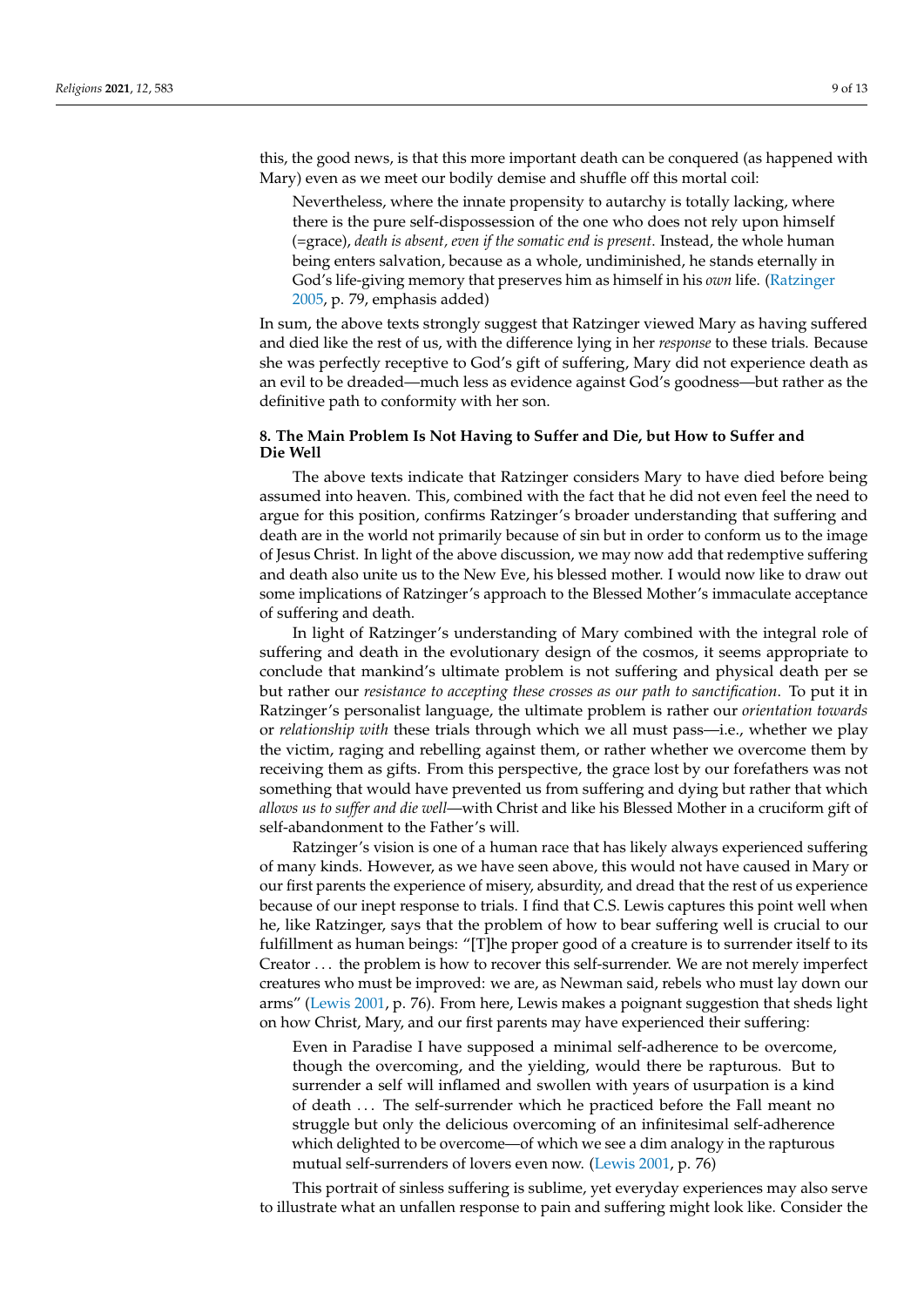satisfaction that comes from having completed a hard day's work or the gratification that ensues upon completing a demanding workout with all the sweat and pain it involves. Frequently, the sense of fulfillment that we receive from achieving these goals comes not *despite* but precisely *because of* hardships endured and obstacles overcome along the way. Indeed, while the journey was not necessarily pleasurable, it was not miserable and indeed was ultimately a source of great joy.

This, then, is the key: Even if the human race has always suffered and died, the experience—like that which we ourselves sometimes glimpse in the midst of great trials need not be one of affliction and despair. For, just as the self-giving that we find in the life of Christ and the Trinity itself is one of sheer bliss, so too man in his graced state could have found rapturous joy through his surrender of self in loving suffering. While we today cannot simply return to this original state, the good news is that God *does* offer us the grace to live our sufferings well, and he has left us examples of how to do so in Jesus Christ and the Blessed Virgin Mary.

#### **9. Conclusions: Evolution, Evil, and Eschatology**

As I have argued in this essay, the person of Jesus Christ and our participation in his *kenosis* are essential to any theodicy that wishes to do justice to the problem of suffering and death in the evolutionary path that led to the emergence of human beings. I hope to have shown that, for Joseph Ratzinger, man's real problem does not lie in suffering and death per se but rather our disordered *relationship with* these trials. That we rage and rebel against our pain is not evidence against God's goodness. Rather, it is a summons to look to the cross of Christ as the model for *how to suffer and die well*—with Christ and like his Blessed Mother in a cruciform gift of self-abandonment to the Father's will. That said, in drawing this essay towards a conclusion, I would be remiss not to mention one more key dimension of the Christian response to the problem of evil: The ultimate answer to life's sufferings lies in the hope for resurrected life in a new heaven and new earth. In this vision, man's *kenosis* of bearing the cross leads to *theosis* and resurrection—and not just of human beings but the transfiguration of all creation at the end of time.

Significantly, for our purposes, Ratzinger has often described this eschatological transformation as an "evolution." For instance, in his classic *Introduction to Christianity*, he writes that Christification—the transformation of all in Christ—is "the real drift [*die eigentliche Drift*] of evolution . . . the real goal of the ascending process of growth or becoming" [\(Ratzinger](#page-12-0) [1990,](#page-12-0) pp. 236–37). This applies to individual human beings but also to the glorious transformation of all creation [\(Ramage](#page-11-13) [2020a,](#page-11-13) pp. 106–9). Ratzinger's lofty claim about the destiny of the created world finds its basis in multiple New Testament texts. With their exalted expectations for the future of the created universe, these letters clearly share the profound conviction that the evolving world we inhabit is "very good" (Gn 1:31) and therefore destined in some way—however inscrutable it is to us here below—to share with us in eternal glory.

Perhaps most famously, St. John envisions "a new heaven and a new earth" to be revealed in the fullness of time (Rv 21:1; cf. Is 11:6–9; 25:7–9; 65:17–25; 66:22) and sees the Lord declaring, "'Behold, I make *all things* new'" (Rv 21:5, emphasis added). In the same vein, 2 Pt 3:8–14 informs us that, when the day of the Lord arrives like a thief, "then the heavens will pass away with a loud noise, and the elements will be dissolved with fire"—not in order to abolish creation but rather to *renew* it as a "new heavens and a new earth in which righteousness dwells." Expanding on this eschatological vision in his own turn, Paul depicts the whole creation "groaning [*systenazei*] in travail" as it waits to be "set free from its bondage to decay and obtain the glorious liberty of the children of God" (Rm 8:21–22).

Pope Benedict described this grand eschatological vision in Scripture as having a "great Christological—indeed, cosmic—dynamism" [\(Benedict XVI](#page-11-11) [2007a,](#page-11-11) p. 270). In his first Easter homily as pope, Benedict preached along the same lines using biological terms to describe Heavenly life anagogically: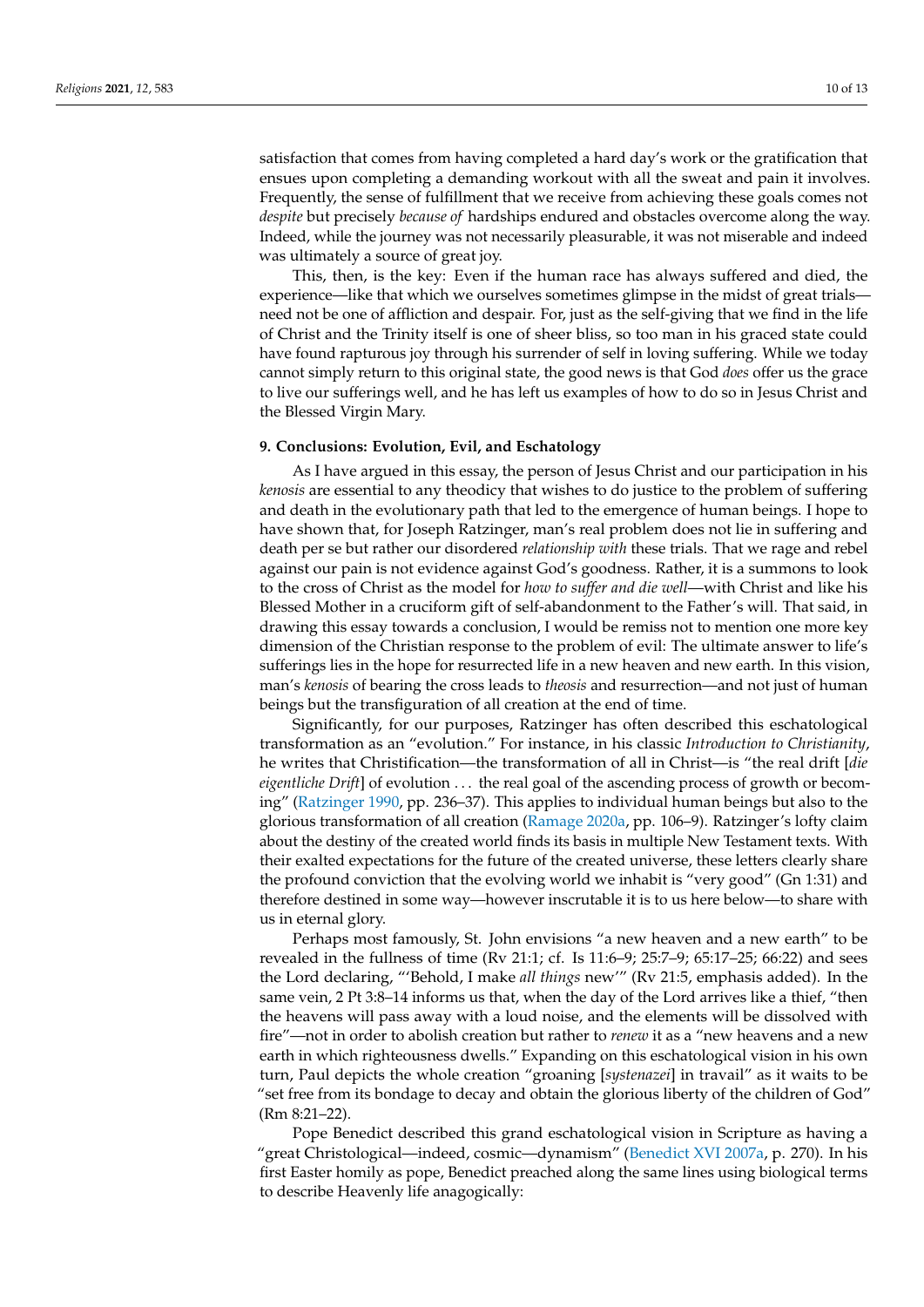If we may borrow the language of the theory of evolution, [Christ's resurrection] is the greatest "mutation", absolutely the most crucial leap into a totally new dimension that there has ever been in the long history of life and its development: a leap into a completely new order that does concern us, and concerns the whole of history . . . It is a qualitative leap in the history of "evolution" and of life in general toward a new future life, toward a new world, which, starting from Christ, already continuously permeates this world of ours, transforms it, and draws it to itself. [\(Benedict XVI](#page-11-18) [2006b;](#page-11-18) [Benedict XVI](#page-11-19) [2011\)](#page-11-19)

As an indication of just how close this theme was to his heart, it is telling that the emeritus pontiff chose to expand upon it in his rare writings penned in retirement. For instance, in one he writes, "If we really wanted to summarize very briefly the content of the Faith as laid down in the Bible, we might do so by saying that the Lord has initiated a narrative of love with us and wants to *subsume all creation* in it" [\(Benedict XVI](#page-11-20) [2019\)](#page-11-20). In his landmark volume *Eschatology*, Ratzinger spoke of this state that encompasses all of creation as a "pan-cosmic existence" that leads to "universal exchange and openness, and so to the overcoming of all alienation." Making his own the words of St. Paul, he expounds, "Only where creation achieves such unity can it be true that God is 'all in all' [Eph 1:23] ... where each thing becomes completely itself precisely by being completely in the other" [\(Ratzinger](#page-12-8) [1988,](#page-12-8) p. 192; Eph 1:23; Col 1:20).

In another, even more stunning text—this time a brief post-retirement address given on the sixty-fifth anniversary of his priestly ordination—Benedict went so far as to speak of this transformative dynamic as one of *cosmic transubstantiation*:

The cross, suffering, all that is wrong with the world: he transformed all this into "thanks" and therefore into a "blessing." Hence he fundamentally transubstantiated life and the world [*fondamentalmente ha transustanziato la vita e il mondo*] . . . Finally, we wish to insert ourselves into the "thanks" of the Lord, and thus truly receive the newness of life and contribute to the "transubstantiation" of the world [*transustanziazione del mondo*] so that it might not be a place of death, but of life: a world in which love has conquered death. [\(Benedict XVI](#page-11-21) [2016\)](#page-11-21)

In this short paragraph, the emeritus pontiff emphasizes that the "transubstantiation of the world" is a reality that has at once already begun and yet which will continue to unfold to the extent that we disciples insert ourselves into Christ's saving work as his co-redeemers. While Benedict certainly thinks that happiness can be found by embracing suffering and death in the earthly realm, this text manifests his conviction that all our present sufferings will one day come to an end in the joy of eternal bliss.

What, exactly, will it look like in the new heaven and new earth when the entire cosmos and its sufferings are transformed in Christ? The truth is that Scripture reveals to us *that* this is the vocation of all creation but comprehending *what it means* is another thing. As Scripture teaches, no eye has seen, no ear heard, and no heart conceived what God has prepared for those who love him (1 Cor 2:9, citing Is 64:4). Yet what believers do know is that what awaits us on the other side of death is infinitely more glorious than we could ever imagine. We also know that the path there comes by way of embracing the experience of suffering and death that is so crucial to the evolutionary dynamic of the cosmos.

**Funding:** This research received no external funding.

**Institutional Review Board Statement:** Not applicable.

**Informed Consent Statement:** Not applicable.

**Data Availability Statement:** Not applicable.

**Conflicts of Interest:** The author declares no conflict of interest.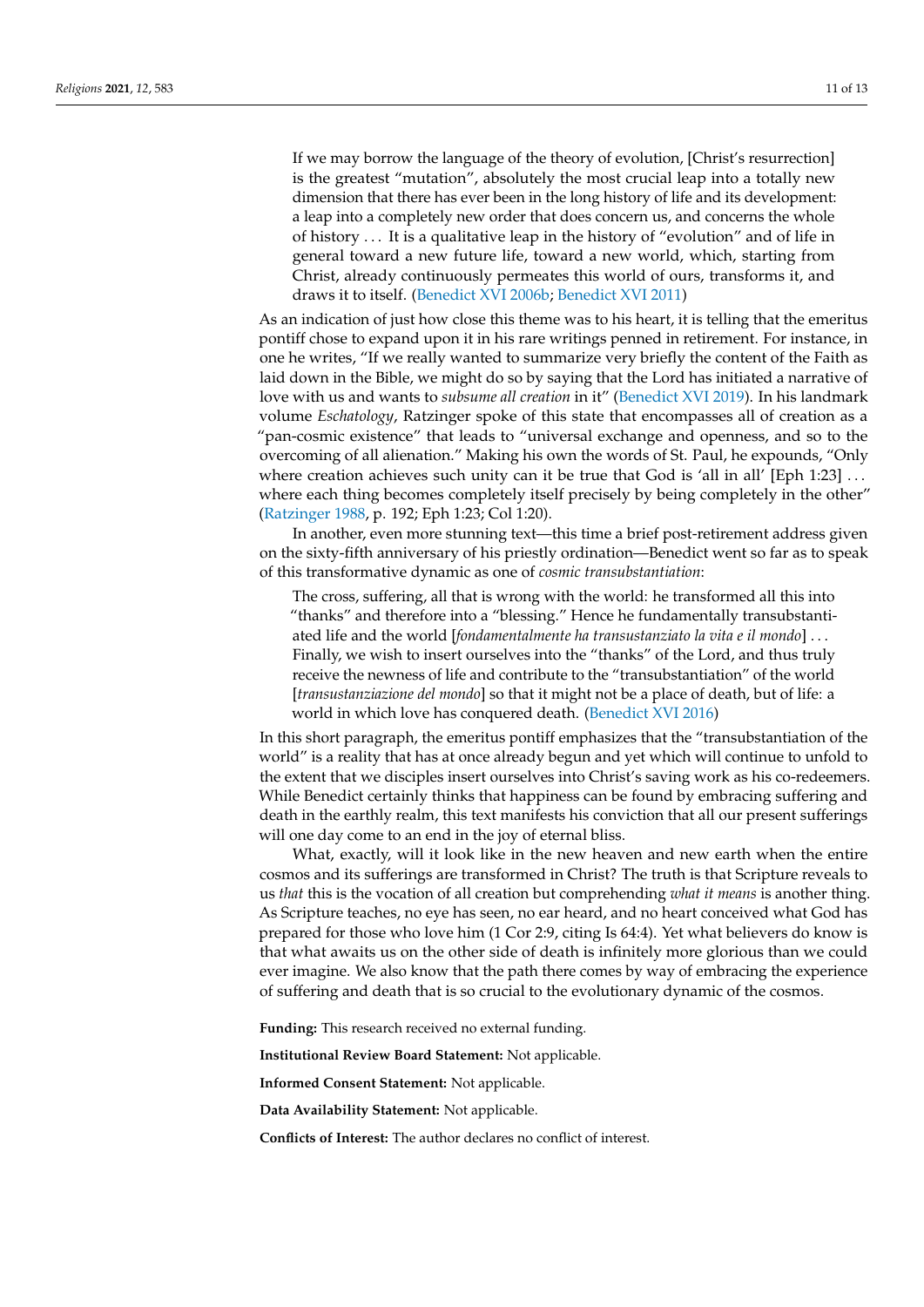#### **Notes**

- <span id="page-11-1"></span>[1](#page-0-0) This essay at times refers to the one man Ratzinger/Benedict by his surname and at other times by his papal name in the effort to distinguish writings composed during his pontificate from those preceding it. When not referring specifically to a text, the name Benedict or "emeritus pontiff" is also employed since this text has been written during the period of his retirement. For another treatment of Ratzinger on evolution, see [\(Novo](#page-11-22) [2020;](#page-11-22) [Ramage](#page-11-24) [2015;](#page-11-23) Ramage [2020b\)](#page-11-24). For a notable endeavor to explicate Ratzinger's approach to suffering, death, and original sin in light of advancements in evolutionary theory, see [Sanz](#page-12-14) [\(2018\)](#page-12-14).
- <span id="page-11-4"></span>[2](#page-1-0) The lecture notes of [Ratzinger'](#page-11-2)s [\(1957\)](#page-11-2) Mariology course at Freising Seminary are housed in the *Benedikt XVI Institut* in Regensburg and have been expertly summarized in [de Ga](#page-11-3)ál [\(2019\)](#page-11-3). In what follows, I will refer to this manuscript of Ratzinger's Mariology lecture notes as *Mariologie* and reproduce de Gaál's translations of the text.
- <span id="page-11-5"></span>[3](#page-2-0) A thorough survey of [Ratzinger'](#page-12-6)s [\(1964\)](#page-12-6) *Schöpfungslehre* manuscript can be found in [Sanz](#page-12-5) [\(2014\)](#page-12-5). For a discussion of the weight that ought to be accorded these unpublished works along with a helpful comparison to the value that we duly accord to Aristotle's lecture notes, see [\(de Ga](#page-11-3)ál [2019,](#page-11-3) p. 82).
- <span id="page-11-6"></span><sup>[4](#page-2-1)</sup> Beyond Ratzinger's approach, for other valuable positions regarding the relationship of original sin with the onset of suffering and death in the cosmos inspired by Thomas Aquinas and Maximus the Confessor, respectively, see [Austriaco](#page-11-25) [\(2015\)](#page-11-25) and [Lombardo](#page-11-0) [\(2019\)](#page-11-0). For a remarkable ecclesial document that treats the relationship of sin, love, and suffering, see [John Paul II](#page-11-26) [\(1984\)](#page-11-26).

## **References**

<span id="page-11-25"></span>Austriaco, Nicanor. 2015. A Fittingness Argument for the Historicity of the Fall of Homo Sapiens. *Nova et Vetera* 13: 651–67.

- <span id="page-11-10"></span>Benedict XVI, Pope. 2006a. *Deus Caritas Est*. Encyclical Letter. Available online: [https://www.vatican.va/content/benedict-xvi/en/](https://www.vatican.va/content/benedict-xvi/en/encyclicals/documents/hf_ben-xvi_enc_20051225_deus-caritas-est.html) [encyclicals/documents/hf\\_ben-xvi\\_enc\\_20051225\\_deus-caritas-est.html](https://www.vatican.va/content/benedict-xvi/en/encyclicals/documents/hf_ben-xvi_enc_20051225_deus-caritas-est.html) (accessed on 27 July 2021).
- <span id="page-11-18"></span>Benedict XVI, Pope. 2006b. Homily. Rome. April 15. Available online: [https://www.vatican.va/content/benedict-xvi/en/homilies/](https://www.vatican.va/content/benedict-xvi/en/homilies/2006/documents/hf_ben-xvi_hom_20060415_veglia-pasquale.html) [2006/documents/hf\\_ben-xvi\\_hom\\_20060415\\_veglia-pasquale.html](https://www.vatican.va/content/benedict-xvi/en/homilies/2006/documents/hf_ben-xvi_hom_20060415_veglia-pasquale.html) (accessed on 27 July 2021).
- <span id="page-11-11"></span>Benedict XVI, Pope. 2007a. *Jesus of Nazareth: From the Baptism in the Jordan to the Transfiguration*. New York: Doubleday.
- <span id="page-11-9"></span>Benedict XVI, Pope. 2007b. Meeting with the Clergy of the Dioceses of Belluno-Feltre and Treviso. Available online: [https://www.](https://www.vatican.va/content/benedict-xvi/en/speeches/2007/july/documents/hf_ben-xvi_spe_20070724_clero-cadore.html) [vatican.va/content/benedict-xvi/en/speeches/2007/july/documents/hf\\_ben-xvi\\_spe\\_20070724\\_clero-cadore.html](https://www.vatican.va/content/benedict-xvi/en/speeches/2007/july/documents/hf_ben-xvi_spe_20070724_clero-cadore.html) (accessed on 27 July 2021).
- <span id="page-11-8"></span>Benedict XVI, Pope. 2007c. *Spe Salvi*. Encyclical Letter. Available online: [https://www.vatican.va/content/benedict-xvi/en/](https://www.vatican.va/content/benedict-xvi/en/encyclicals/documents/hf_ben-xvi_enc_20071130_spe-salvi.html) [encyclicals/documents/hf\\_ben-xvi\\_enc\\_20071130\\_spe-salvi.html](https://www.vatican.va/content/benedict-xvi/en/encyclicals/documents/hf_ben-xvi_enc_20071130_spe-salvi.html) (accessed on 27 July 2021).

<span id="page-11-7"></span>Benedict XVI, Pope. 2008a. Creation and Evolution: A Conference with Pope Benedict XVI in Castel Gandolfo. San Francisco: Ignatius Press.

- <span id="page-11-12"></span>Benedict XVI, Pope. 2008b. General Audience. Rome. September 17. Available online: [https://www.vatican.va/content/benedict-xvi/](https://www.vatican.va/content/benedict-xvi/en/audiences/2008/documents/hf_ben-xvi_aud_20080917.html) [en/audiences/2008/documents/hf\\_ben-xvi\\_aud\\_20080917.html](https://www.vatican.va/content/benedict-xvi/en/audiences/2008/documents/hf_ben-xvi_aud_20080917.html) (accessed on 27 July 2021).
- <span id="page-11-19"></span>Benedict XVI, Pope. 2011. *Jesus of Nazareth: Holy Week: From the Entrance into Jerusalem to the Resurrection*. San Francisco: Ignatius Press.
- <span id="page-11-21"></span>Benedict XVI, Pope. 2016. Address at the Commemoration of the 65th Anniversary of the Priestly Ordination of Pope Emeritus Benedict XVI, Rome, Italy, June 28. Available online: [https://www.vatican.va/content/francesco/en/speeches/2016/june/](https://www.vatican.va/content/francesco/en/speeches/2016/june/documents/papa-francesco_20160628_65-ordinazione-sacerdotale-benedetto-xvi.html) [documents/papa-francesco\\_20160628\\_65-ordinazione-sacerdotale-benedetto-xvi.html](https://www.vatican.va/content/francesco/en/speeches/2016/june/documents/papa-francesco_20160628_65-ordinazione-sacerdotale-benedetto-xvi.html) (accessed on 27 July 2021).
- <span id="page-11-20"></span>Benedict XVI, Pope. 2019. The Church and the Scandal of Sexual Abuse. Rome. April 10. Available online: [https://www.](https://www.catholicnewsagency.com/news/41013/full-text-of-benedict-xvi-essay-the-church-and-the-scandal-of-sexual-abuse) [catholicnewsagency.com/news/41013/full-text-of-benedict-xvi-essay-the-church-and-the-scandal-of-sexual-abuse](https://www.catholicnewsagency.com/news/41013/full-text-of-benedict-xvi-essay-the-church-and-the-scandal-of-sexual-abuse) (accessed on 27 July 2021).
- <span id="page-11-15"></span>Beriain, Josetxo. 2020. The Endless Metamorphose of Sacrifice and its Clashing Narratives. *Religions* 11: 684. [\[CrossRef\]](http://doi.org/10.3390/rel11120684)
- <span id="page-11-3"></span>de Gaál, Emery. 2019. Mariology as Christology and Ecclesiology: Professor Joseph Ratzinger's Only Mariology Course. In *Joseph Ratzinger and the Healing of Reformation-Era Divisions*. Edited by Emery de Gaál and Matthew Levering. Steubenville: Emmaus Academic, pp. 93–120.
- <span id="page-11-14"></span>Elphinstone, Andrew. 1976. *Freedom, Suffering and Love*. London: S.C.M. Press.
- <span id="page-11-16"></span>Francis, Pope. 2015. *Laudato Si'*. Encyclical Letter. Available online: [https://www.vatican.va/content/francesco/en/encyclicals/](https://www.vatican.va/content/francesco/en/encyclicals/documents/papa-francesco_20150524_enciclica-laudato-si.html) [documents/papa-francesco\\_20150524\\_enciclica-laudato-si.html](https://www.vatican.va/content/francesco/en/encyclicals/documents/papa-francesco_20150524_enciclica-laudato-si.html) (accessed on 27 July 2021).
- <span id="page-11-26"></span>John Paul II, Pope. 1984. *Salvifici Doloris*. Apostolic Letter. Available online: [https://www.vatican.va/content/john-paul-ii/en/apost\\_](https://www.vatican.va/content/john-paul-ii/en/apost_letters/1984/documents/hf_jp-ii_apl_11021984_salvifici-doloris.html) [letters/1984/documents/hf\\_jp-ii\\_apl\\_11021984\\_salvifici-doloris.html](https://www.vatican.va/content/john-paul-ii/en/apost_letters/1984/documents/hf_jp-ii_apl_11021984_salvifici-doloris.html) (accessed on 27 July 2021).

<span id="page-11-17"></span>Lewis, Clive Staples. 2001. *The Problem of Pain*. New York: HarperOne.

- <span id="page-11-0"></span>Lombardo, Nicholas. 2019. Evil, Suffering, and Original Sin. In *The Oxford Handbook of Catholic Theology*. Edited by Lewis Ayres and Medi Ann Volpe. Oxford: Oxford University Press, pp. 139–50.
- <span id="page-11-22"></span>Novo, Javier. 2020. The Theory of Evolution in the Writings of Joseph Ratzinger. *Scientia et Fides* 8: 323–49. [\[CrossRef\]](http://doi.org/10.12775/SetF.2020.024)
- <span id="page-11-23"></span>Ramage, Matthew. 2015. In the Beginning: Aquinas, Benedict XVI, and the Book of Genesis. In *Reading Sacred Scripture with Thomas Aquinas: Hermeneutical Tools and New Perspectives*. Edited by Piotr Roszak and Jörgen Vijgen. Turnhout: Brepols, pp. 48–505.
- <span id="page-11-13"></span>Ramage, Matthew. 2020a. *The Experiment of Faith: Pope Benedict XVI on Living the Theological Virtues in a Secular Age*. Washington: Catholic University of America Press.
- <span id="page-11-24"></span>Ramage, Matthew. 2020b. Machine or Melody? Joseph Ratzinger on Divine Causality in Evolutionary Creation. *Scientia et Fides* 8: 307–21. [\[CrossRef\]](http://doi.org/10.12775/SetF.2020.023)
- <span id="page-11-2"></span>Ratzinger, Joseph. 1957. *Mariologie*, Unpublished lecture Notes from Course on Mariology taught at Freising Seminary.